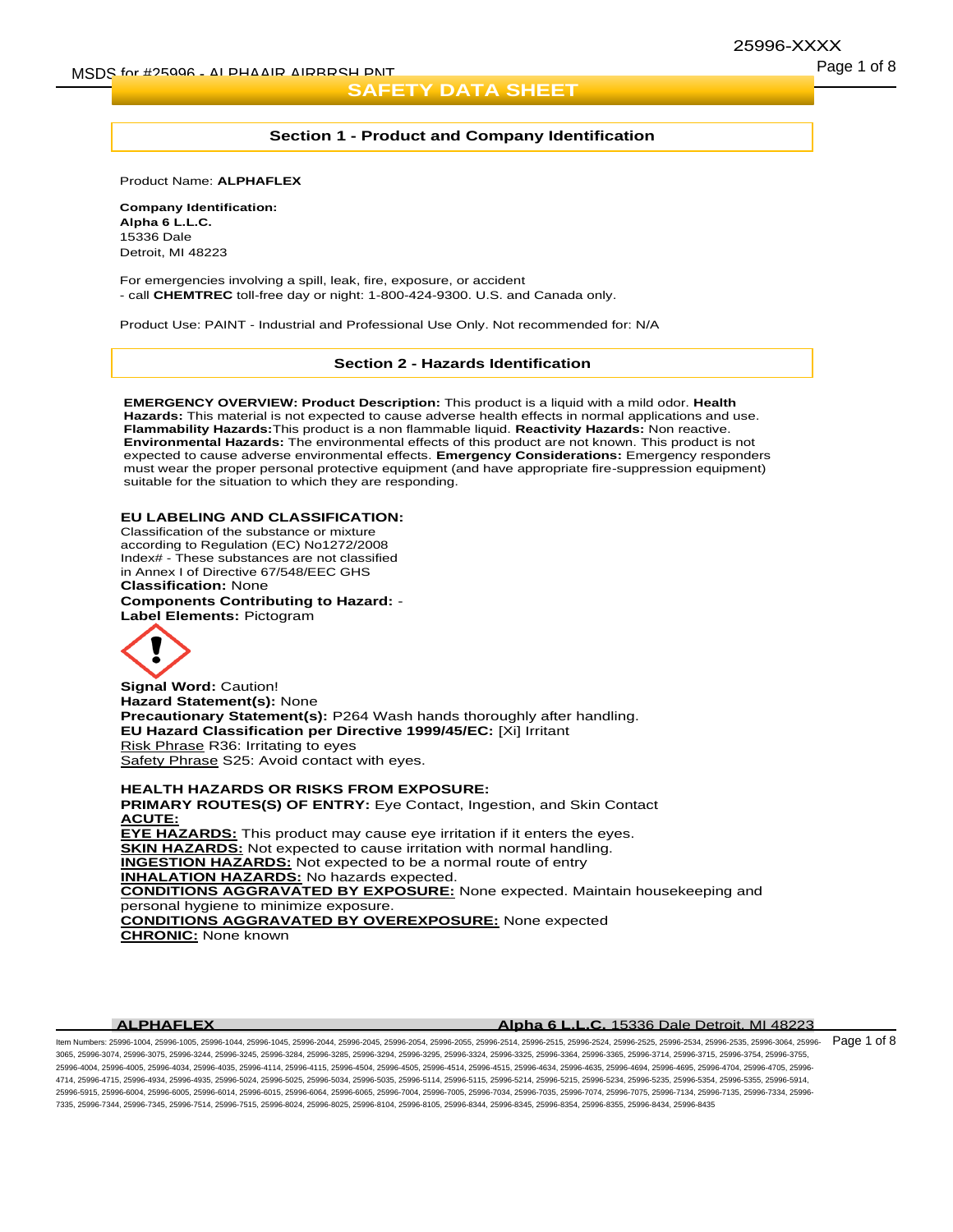## **Section 3 – Composition and information on ingredients**

| <b>Hazardous</b><br><b>Ingredients</b> | CA<br>S#              | <b>EINECS#</b>        | ICSC#                | <b>WT#</b> | <b>Hazard Symbol Risk Phrases</b>                               |  |
|----------------------------------------|-----------------------|-----------------------|----------------------|------------|-----------------------------------------------------------------|--|
| Water                                  | 7732-18-5             | 231-791-2             | Not<br>Listed        | $<$ 40%    | <b>HAZARD CLASSIFICATION:</b><br><b>NONE RISK PHRASES: NONE</b> |  |
| Ground Limestone                       | 1317-65-3             | 215-279-6             | <b>Not</b><br>Listed | $<$ 20%    | <b>HAZARD CLASSIFICATION:</b><br>NONE RISK PHRASES: NONE        |  |
| Acrylate<br>Polymer<br>Solution        | 28205-96-1            | Not Listed            | <b>Not</b><br>Listed | $<$ 20%    | <b>HAZARD CLASSIFICATION:</b><br>NONE RISK PHRASES: NONE        |  |
| <b>Calcined Kaolin</b>                 | 66402-68-4            | Not Listed            | <b>Not</b><br>Listed | < 10%      | <b>HAZARD CLASSIFICATION:</b><br><b>NONE RISK PHRASES: NONE</b> |  |
| <b>Nepheline Syenite</b>               | 37244-96-5            | Not Listed<br>in ESIS | <b>Not</b><br>Listed | < 10%      | None                                                            |  |
| Non-<br>Hazardous<br>Colorants         | Non-Hazardous Mixture | Not Listed            | <b>Not</b><br>Listed | < 10%      | <b>HAZARD CLASSIFICATION:</b><br><b>NONE RISK PHRASES: NONE</b> |  |
| <b>Titanium Oxide</b>                  | 13463-67-7            | 236-675-5             | 0338                 | $<6\%$     | <b>HAZARD CLASSIFICATION:</b><br><b>NONE RISK PHRASES: NONE</b> |  |
| Pearlescent Pigment                    | 12001-26-2            | Not Listed<br>in ESIS | <b>Not</b><br>Listed | $< 5\%$    | None                                                            |  |
| Propylene Glycol                       | $57 - 55 - 6$         | 200-338-0             | 0321                 | <2%        | <b>HAZARD CLASSIFICATION:</b><br>NONE RISK PHRASES: NONE        |  |

Balance of other ingredients are non-hazardous or less than 1% in concentration (or 0.1% for carcinogens, reproductive toxins, or respiratory sensitizers

## **NOTE:**

ALL WHMIS required information is included in appropriate sections based on the ANSI Z400.1-2010 format. This product has been classified in accordance with the hazard criteria of the CPR and the SDS contains all the information required by the CPR, EU Directives and the Japanese Industrial Standard JIS Z 7250: 2000. This material is classified as hazardous under OSHA regulations 29 CFR 1910.1200.

## **Section 4 – First-aid measures**

Contaminated individuals of chemical exposure must be taken for medical attention if any adverse effect occurs. Rescuers should be taken for medical attention, if necessary. Take copy of label and SDS to health professional with contaminated individual.

**SKIN EXPOSURE:** Wash with soap and water. If discomfort occurs or persists, contact a physician immediately.

**EYE EXPOSURE:** Immediately flush eyes with plenty of water for at least 15 minutes, lifting lower and upper eyelids occasionally. Get medical attention if irritation persists.

**INHALATION:** If breathing becomes difficult remove contaminated individual to fresh air. If

## **ALPHAFLEX Alpha 6 L.L.C.** 15336 Dale Detroit, MI 48223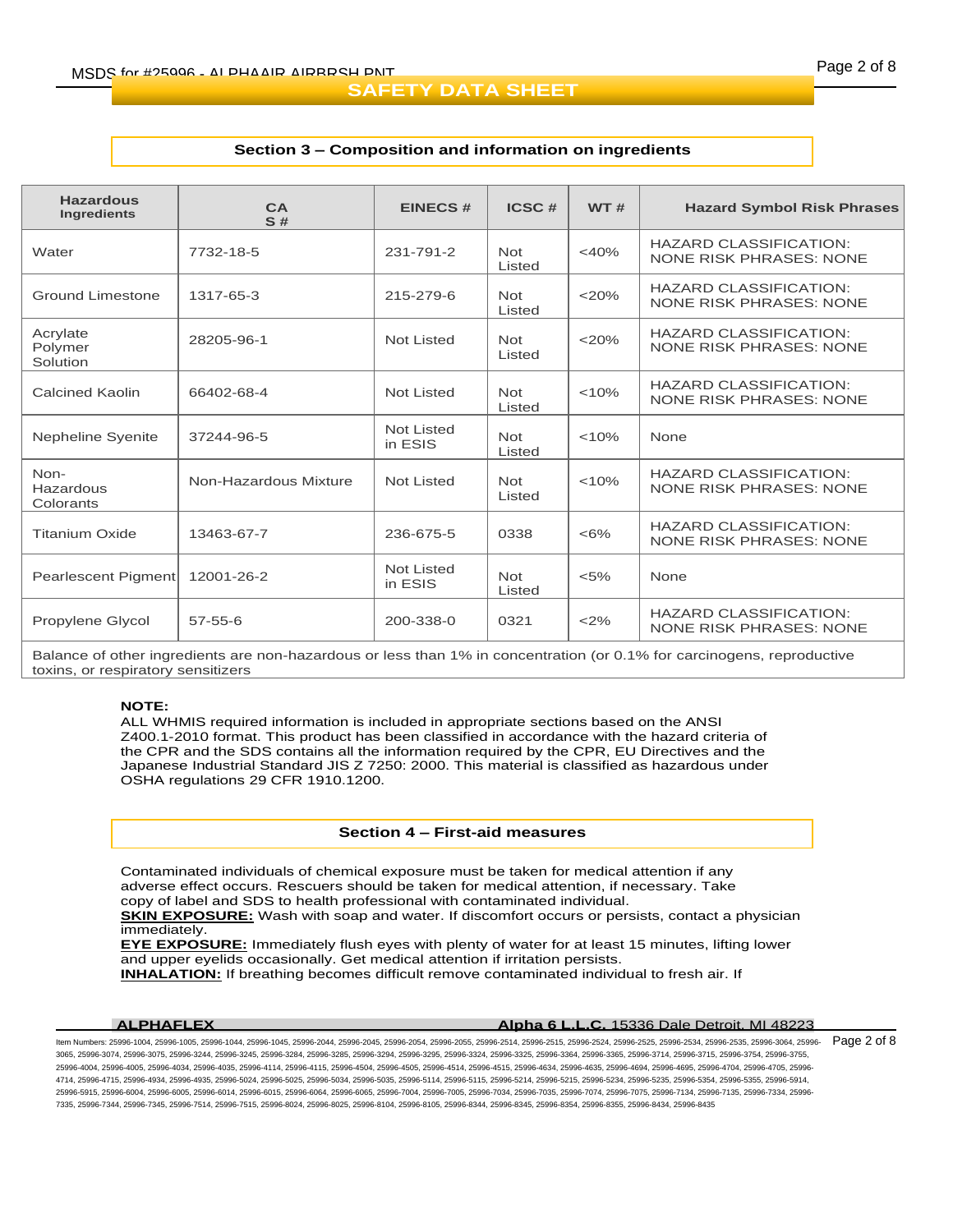victim is not breathing provide artificial respiration. Seek medical attention immediately. **INGESTION:** If this product is swallowed, CALL PHYSICIAN OR POISON CONTROL CENTER FOR MOST CURRENT INFORMATION. If

professional advice is not available, do not induce vomiting. Never induce vomiting or give diluents (milk or water) to someone who is unconscious, having convulsions, or unable to swallow.

## **RECOMMENDATIONS TO PHYSICIANS:** Treat symptoms and eliminate overexposure.

# **Section 5 – Fire-fighting measures**

**FLASH POINT:** Non-Flammable

**AUTOIGNITION TEMPERATURE:** Not Applicable

**FLAMMABLE LIMITS (in air by volume, %):** Lower NA; Upper NA

**FIRE EXTINGUISHING MATERIALS:** Use agent most appropriate to extinguishing surrounding fire.

**UNUSUAL FIRE AND EXPLOSION HAZARDS:** None Known

Explosion Sensitivity to Mechanical Impact: Not Sensitive Explosion

Sensitivity to Static Discharge: Not Sensitive

**SPECIAL FIRE-FIGHTING PROCEDURES:** Incipient fire responders should wear eye protection. Structural firefighters must wear Self-Contained Breathing Apparatus and full protective equipment. Isolate materials not yet involved in the fire and protect personnel.

Move containers from fire area if this can be done without risk; otherwise, cool with carefully applied water spray. If possible, prevent runoff water from entering storm drains, bodies of water, or other<br>environmentally sensitive areas.

**NFPA RATING**



Hazard Scale: **0** = Minimal **1** = Slight **2** = Moderate **3** = Serious **4** = Severe

#### **Section 6 – Accidental release measures**

**SPILL AND LEAK RESPONSE:** Absorb spill with inert material (e.g. vermiculite, sand, or earth), then place in suitable container for disposal. Clean up spills immediately, observing precautions. US Regulations (CERCLA) require reporting spills and releases to soil, water and air in excess of reportable quantities. The toll free number for the US Coast Guard National Response Center is (800) 424-8802.

**DISPOSAL:** Dispose of in accordance with applicable Federal, State, and local procedures (see Section 13, Disposal Considerations).

#### **ALPHAFLEX Alpha 6 L.L.C.** 15336 Dale Detroit, MI 48223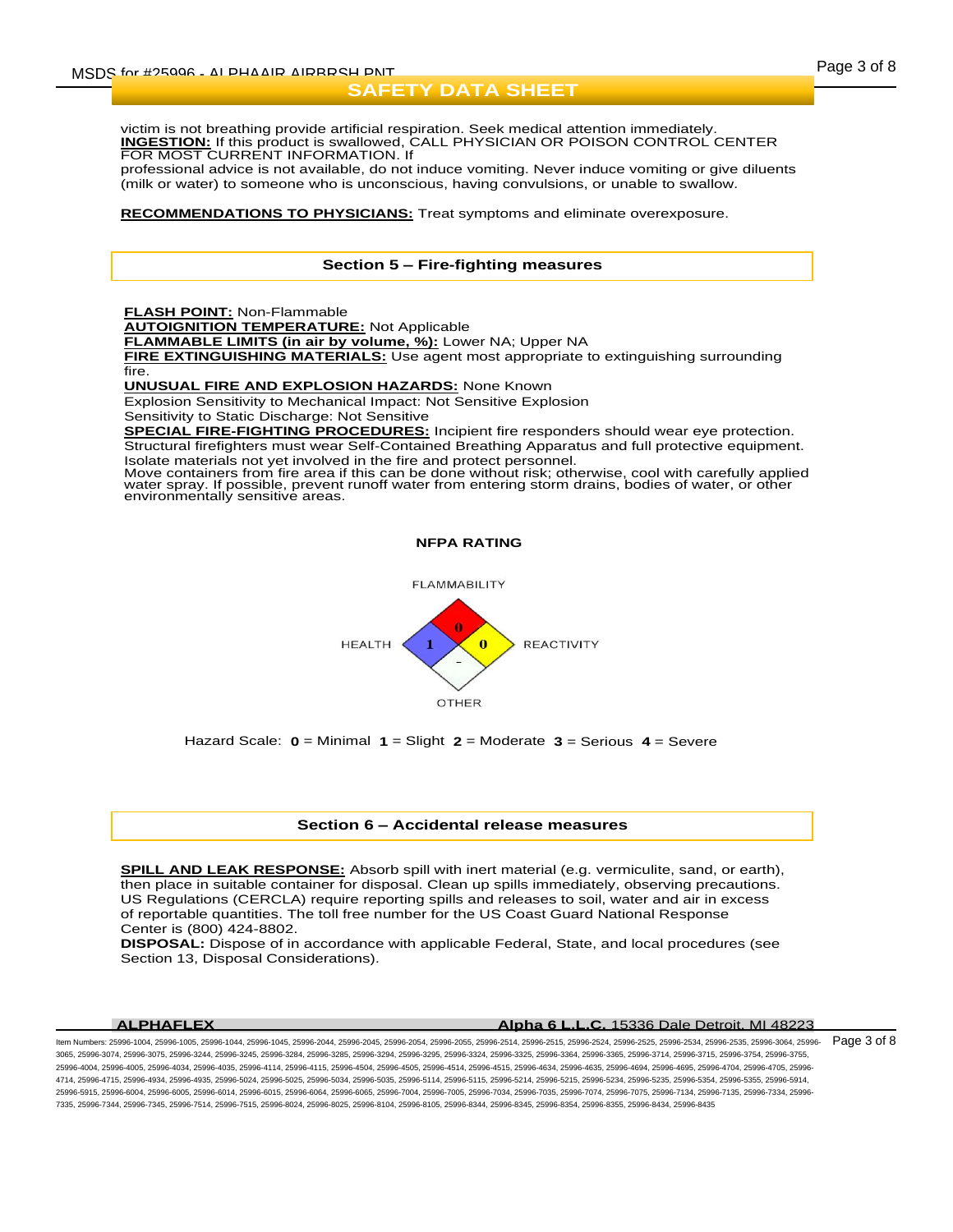## **Section 7 – Handling and storage**

**WORK PRACTICES AND HYGIENE PRACTICES:** Wash thoroughly after handling this product. Do not eat, drink, smoke, or apply cosmetics while handling this product. **STORAGE AND HANDLING PRACTICES:** Avoid contact with eyes. Store in a tightly sealed container. Store in a cool, dry, well ventilated area. Protect from physical damage.

## **Section 8 – Exposure controls – Personal protection**

**VENTILATION AND ENGINEERING CONTROLS:** Use with adequate ventilation to ensure exposure levels are maintained below the limits provided below. Use local exhaust ventilation, and process enclosure if necessary, to control airborne dust. Ensure eyewash/safety shower stations are available near areas where this product is used.

# **EXPOSURE LIMITS/GUIDELINES**

| <b>Component Name:</b>       | CAS#                            | <b>ACGIH</b><br><b>TLVs</b> | <b>OSHA-</b><br><b>PELS</b> | <b>NIOSH-TLVs</b> | <b>Other</b>         |
|------------------------------|---------------------------------|-----------------------------|-----------------------------|-------------------|----------------------|
| Water                        | 7732-18-5                       | Not Listed                  | <b>Not Listed</b>           | Not Listed        | <b>Not</b><br>Listed |
| <b>Ground Limestone</b>      | 1317-65-3                       | Not Listed                  | Not Listed                  | Not Listed        | <b>Not</b><br>Listed |
| Acrylate Polymer<br>Solution | 28205-96-1                      | <b>Not Listed</b>           | <b>Not Listed</b>           | Not Listed        | <b>Not</b><br>Listed |
| <b>Calcined Kaolin</b>       | 66402-68-4                      | Not Listed                  | <b>Not Listed</b>           | Not Listed        | <b>Not</b><br>Listed |
| Nepheline Syenite            | 37244-96-5                      | Not Listed                  | Not Listed                  | Not Listed        | <b>Not</b><br>Listed |
| Non-Hazardous<br>Colorants   | Non-Hazardous<br><b>Mixture</b> | Not Listed                  | Not Listed                  | Not Listed        | <b>Not</b><br>Listed |
| <b>Titanium Oxide</b>        | 13463-67-7                      | Not Listed                  | <b>Not Listed</b>           | Not Listed        | <b>Not</b><br>Listed |
| <b>Pearlescent Pigment</b>   | 12001-26-2                      | Not Listed                  | Not Listed                  | Not Listed        | <b>Not</b><br>Listed |
| Propylene Glycol             | $57 - 55 - 6$                   | Not Listed                  | Not Listed                  | <b>Not Listed</b> | <b>Not</b><br>Listed |

International exposure limits may be established for the components of this product. Please check with competent authority in each country for the most recent limits in place. The following information on appropriate Personal Protective Equipment is provided to assist employers in complying with OSHA regulations found in 29 CFR Subpart I (beginning at 1910.132) or equivalent standard of Canada, or standards of EU member states (including EN 149 for respiratory PPE, and EN 166 for face/eye protection), and those of Japan. Please reference applicable regulations and standards for relevant details.

**RESPIRATORY PROTECTION:** Not required with normal use. If necessary, use only respiratory protection authorized in the U.S. Federal OSHA Respiratory Protection Standard (29 CFR 1910.134), equivalent U.S. State standards, Canadian CSA standard Z94.4-93, the European

#### **ALPHAFLEX Alpha 6 L.L.C.** 15336 Dale Detroit, MI 48223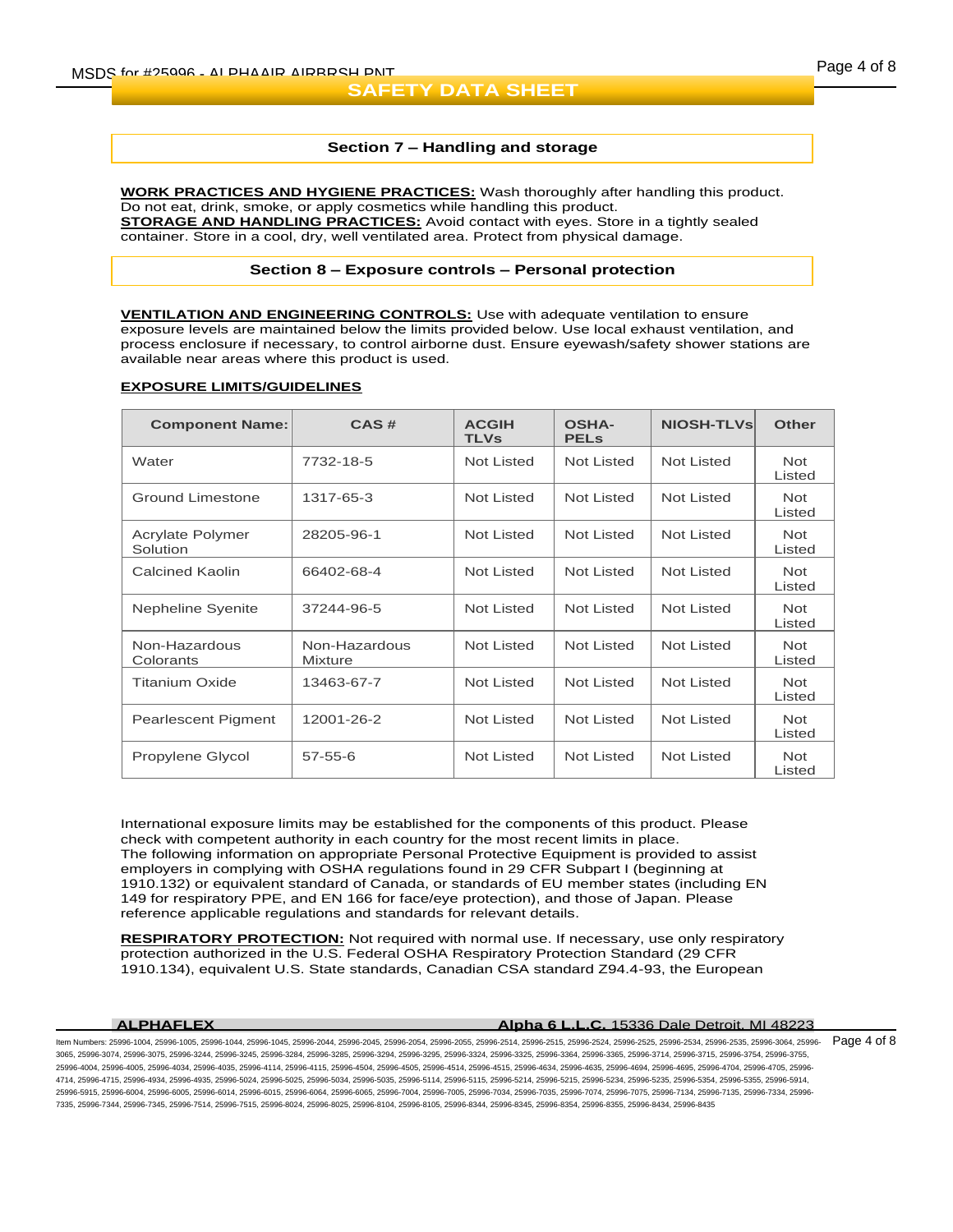## Standard EN149, or EU member states.

**EYE PROTECTION:** Not normally required however, safety glasses are recommended as appropriate to prevent eye contact. If necessary, refer to U.S. OSHA 29 CFR 1910.133, Canadian Standards, and the European Standard EN166, Australian Standards, or relevant Japanese Standards.

**HAND PROTECTION:** Not required under normal use. If desired, wear rubber gloves to prevent skin contact. If necessary, refer to U.S. OSHA 29 CFR 1910.138, the European Standard DIN EN 374, the appropriate Standards of Canada, Australian Standards, or relevant Japanese **Standards** 

**BODY PROTECTION:** Not required under normal use. Wear appropriate clothing sufficient to prevent skin contact. If necessary, refer to appropriate Standards of Canada, or appropriate Standards of the EU, Australian Standards, or relevant Japanese Standards.

## **Section 9 – Physical and chemical properties**

**VAPOR DENSITY:** Not Available **SPECIFIC GRAVITY @ 20°C:** Not Available **VAPOR PRESSURE:** Not available **FREEZING POINT:** Not Availble **ODOR THRESHOLD:** Mild **APPEARANCE, ODOR and COLOR:** This product is a liquid with a mild odor. **EVAPORATION RATE (n-BuAc=1):** Not Available **SOLUBILITY IN WATER:** Not Available **pH:** Not Available **BOILING POINT:** Not Available

## **Section 10 – Stability and reactivity**

**STABILITY:** Stable **DECOMPOSITION PRODUCTS:** Carbon Monoxide and Carbon Dioxide **MATERIALS WITH WHICH SUBSTANCE IS INCOMPATIBLE:** None Known **HAZARDOUS POLYMERIZATION:** Will Not Occur. **CONDITIONS TO AVOID:** None Known

# **Section 11 – Toxicological information**

### **TOXICITY DATA:**

**Routes of Entry:** Eye contact, Ingestion, Skin Contact

No LD50/LC50 information found relating to normal routes of occupational exposures.

**SUSPECTED CANCER AGENT:** None of the ingredients are found on the following lists:

FEDERAL OSHA Z LIST, NTP, CAL/OSHA, IARC and therefore is not considered to be, nor

suspected to be a cancer-causing agent by these agencies. **IRRITANCY OF PRODUCT:** This product may cause eye irritation.

**SENSITIZATION TO THE PRODUCT:** These products are not known to cause human skin or respiratory sensitization.

**REPRODUCTIVE TOXICITY INFORMATION:** Listed below is information concerning the effects of this product and its components on the human reproductive system.

**Mutagenicity:** The components of this product are not reported to produce mutagenic effects in humans.

**Embryotoxicity:** The components of this product are not reported to produce embryotoxic effects in humans.

**Teratogenicity:** The components of this product are not reported to produce teratogenicity

| <b>ALPHAFLEX</b> | <b>Alpha 6 L.L.C.</b> 15336 Dale Detroit, MI 48223 |
|------------------|----------------------------------------------------|
|                  |                                                    |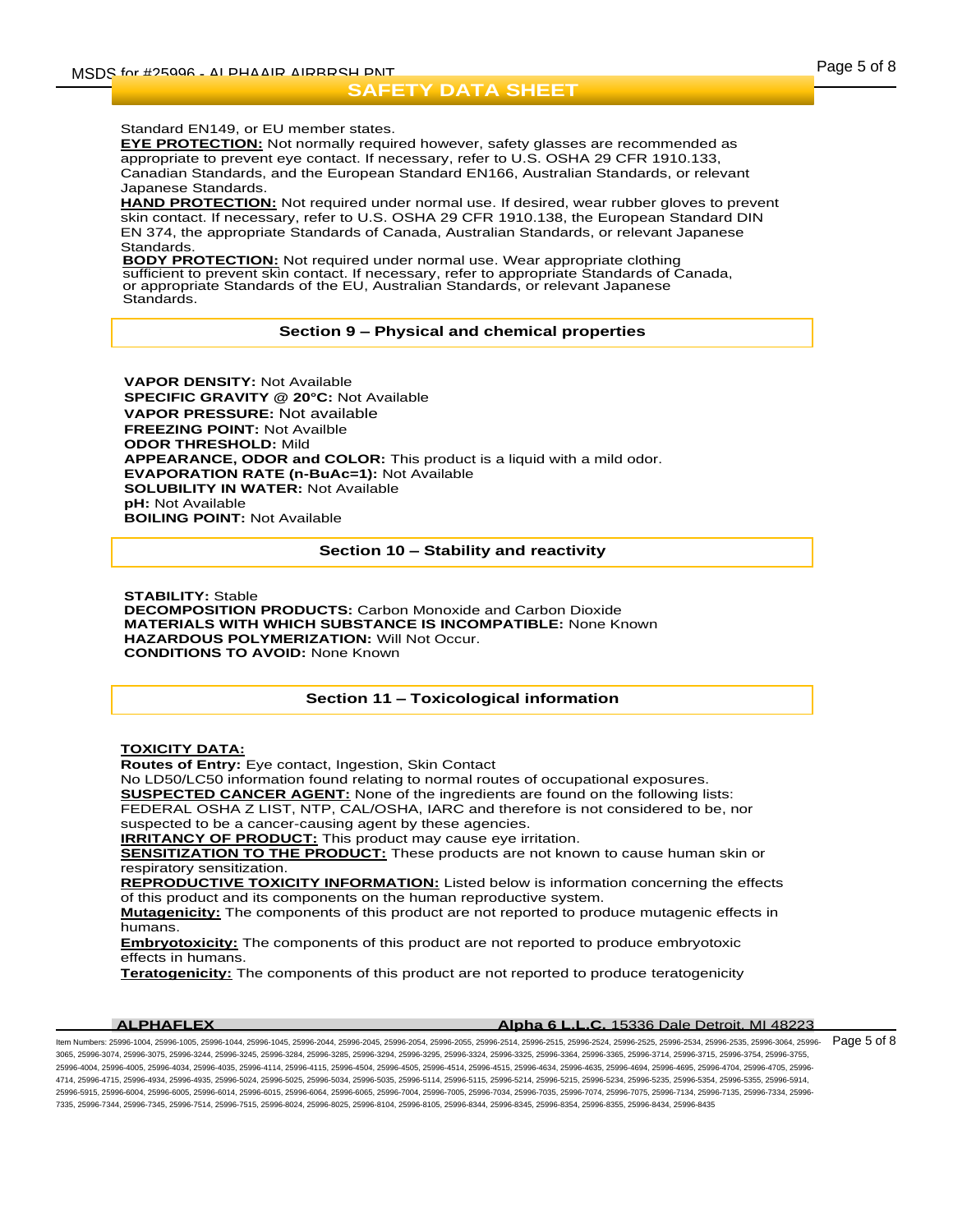effects in humans.

**Reproductive Toxicity:** The components of this product are not reported to produce reproductive effects in humans.

## **Section 12 – Ecological information**

ALL WORK PRACTICES MUST BE AIMED AT ELIMINATING ENVIRONMENTAL CONTAMINATION. **ECOTOXICITY:** Not available.

**BOD5 and COD:** Not available.

**PRODUCTS OF BIODEGRADATION:** Not available

**TOXICITY OF THE PRODUCTS OF BIODEGRADATION:** Not available

**ENVIRONMENTAL STABILITY:** Controls should be engineered to prevent release to the environment, including procedures to prevent spills, atmospheric release and release to waterways

**BIOACCUMULATION/ACCUMULATION:** These products have not been tested for bioaccumulation potential.

**Section 13 – Disposal considerations**

**PREPARING WASTES FOR DISPOSAL:** Waste disposal must be in accordance with appropriate U.S. Federal, State, and local regulations, those of Canada, Australia, EU Member States and Japan.

# **Section 14 – Transportation information**

US DOT, IATA, IMO, ADR:

**Domestic (Land, D.O.T.)**

Proper Shipping Name: Non-Regulated Material Hazard Class: Non Hazardous - Non Regulated **International (Water, I.M.O.)**

Proper Shipping Name: Non-Regulated Material Hazard Class: Non Hazardous - Non Regulated **International (Air, I.C.A.O.)**

Proper Shipping Name: Non-regulated Material Hazard Class: Non Hazardous – Non Regulated U.S. DEPARTMENT OF TRANSPORTATION (DOT) SHIPPING REGULATIONS: This product is not classified as dangerous goods, per U.S. DOT regulations, under 49 CFR 172.101. Non-Regulated

TRANSPORT CANADA, TRANSPORTATION OF DANGEROUS GOODS REGULATIONS: These products are not classified as Dangerous Goods, per regulations of Transport Canada. INTERNATIONAL AIR TRANSPORT ASSOCIATION (IATA): These products are not classified as Dangerous Goods, by rules of IATA INTERNATIONAL MARITIME ORGANIZATION (IMO) DESIGNATION: These products are not classified as Dangerous Goods by the International Maritime Organization.

EUROPEAN AGREEMENT CONCERNING THE INTERNATIONAL CARRIAGE OF DANGEROUS GOODS BY ROAD (ADR): These products are

classified by the United Nations Economic Commission for Europe to be dangerous goods

# **Section 15 – Regulatory information**

## **UNITED STATES REGULATIONS:**

**U.S. SARA REPORTING REQUIREMENTS:** The components of this product are not subject to the reporting requirements of Sections 302, 304, and 313 of Title III of the Superfund Amendments and Reauthorization Act.

**U.S. SARA THRESHOLD PLANNING QUANTITY:** There are no specific Threshold Planning Quantities for any component

of these products. The default Federal SDS submission and inventory requirement filing

## **ALPHAFLEX Alpha 6 L.L.C.** 15336 Dale Detroit, MI 48223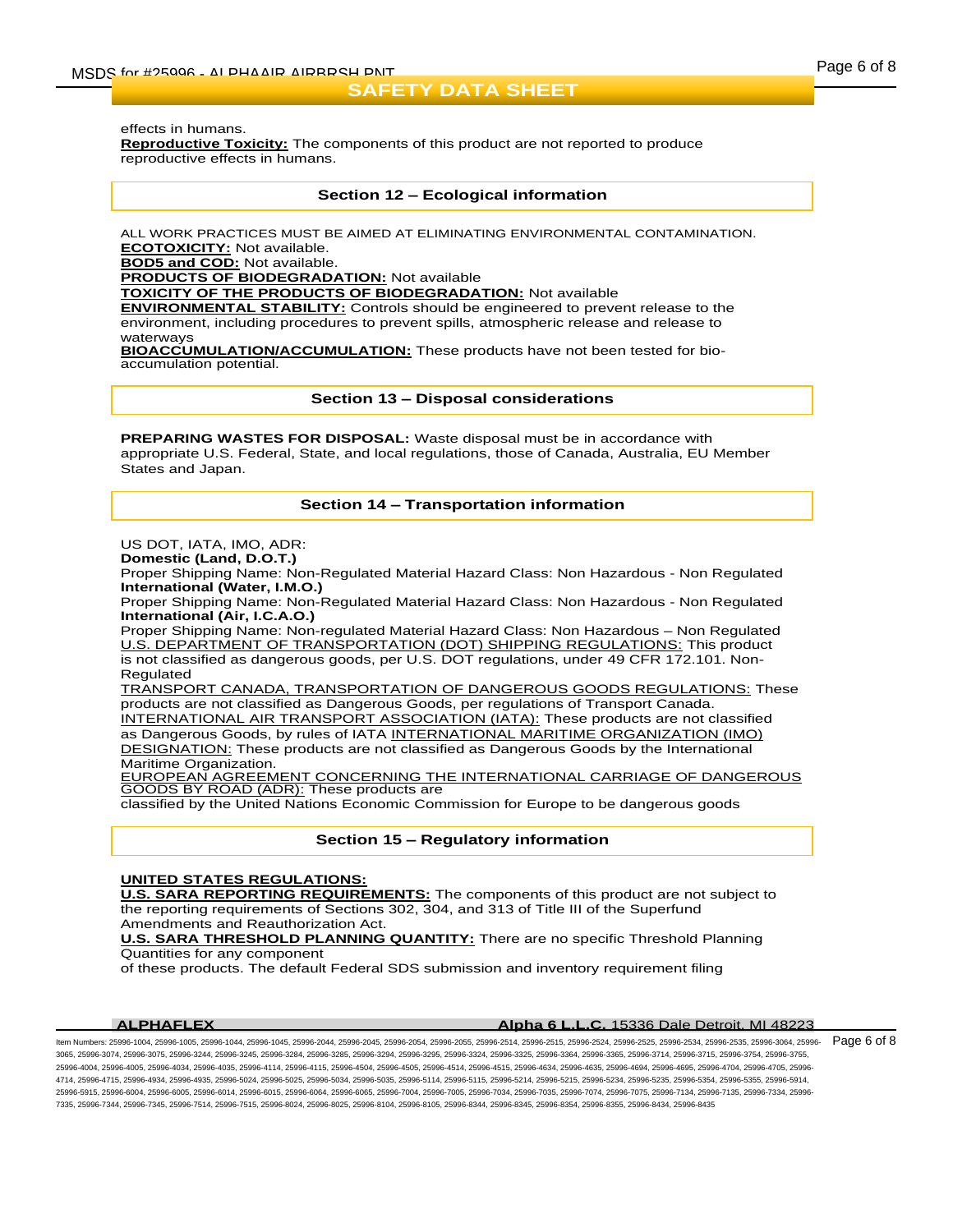threshold of 10,000 lb (4,540 kg) therefore applies, per 40 CFR 370.20. **U.S. CERCLA REPORTABLE QUANTITY (RQ):** None

**U.S. TSCA INVENTORY STATUS:** The components of this product are listed in the TSCA **Inventory** 

#### **CALIFORNIA SAFE DRINKING WATER AND TOXIC ENFORCEMENT ACT (PROPOSITION 65):** This product does not contain any

component above the 0.1% level which is listed as a California Proposition 65 chemical.

# **CANADIAN REGULATIONS:**

**CANADIAN DSL/NDSL INVENTORY STATUS:** The components of this product are not on the DSL Inventory.

**CANADIAN ENVIRONMENTAL PROTECTION ACT (CEPA) PRIORITIES SUBSTANCES LISTS:** No component of this product is on the CEPA First Priorities Substance Lists. **CANADIAN WHMIS CLASSIFICATION and SYMBOLS:** Not Classified

# **EUROPEAN ECONOMIC COMMUNITY INFORMATION:**

**Classification of the substance or mixture according to Regulation (EC) No1272/2008** Index# - These substances are not classified in Annex I of Directive 67/548/EEC [Xi] Irritant Risk Phrase R36: Irritating to eyes Safety Phrase S25: Avoid contact with eyes.



# **AUSTRALIAN INFORMATION FOR PRODUCT:**

**AUSTRALIAN INVENTORY OF CHEMICAL SUBSTANCES (AICS) STATUS:** The components of this product are listed on the AICS or are exempt. **STANDARD FOR THE UNIFORM SCHEDULING OF DRUGS AND POISONS:**Not applicable. **JAPANESE INFORMATION FOR PRODUCT: JAPANESE MINISTER OF INTERNATIONAL TRADE AND INDUSTRY (MITI) STATUS:**

The components of this product are not listed as Class I Specified Chemical Substances, Class II Specified Chemical Substances, or Designated Chemical Substances by the Japanese MITI. **INTERNATIONAL CHEMICAL INVENTORIES:**

Listing of the components on individual country Chemical Inventories is as follows:

Asia-Pac: Listed or exempt

Australian Inventory of Chemical Substances (AICS): Listed or exempt Korean Existing Chemicals List (ECL): Listed or exempt

Japanese Existing National Inventory of Chemical Substances (ENCS): Listed or exempt Philippines Inventory if Chemicals and Chemical Substances (PICCS): Listed or exempt Swiss Giftliste List of Toxic Substances: Listed or exempt

U.S. TSCA: Listed or exempt

# **Section 16 – Other information**

**PREPARED BY:** Gail Kaye Kwiatkowski **DATE:** November 18, 2020

The information provided in this Safety Data Sheet is correct to the best of our knowledge, information and belief at the date of its publication. The information given is designed only as a guidance for safe handling, use, processing, storage, transportation, disposal and release and is not to be considered a warranty or quality specification. The information relates only to the specific material designated and may not be valid for such material used in combination with any

## **ALPHAFLEX Alpha 6 L.L.C.** 15336 Dale Detroit, MI 48223